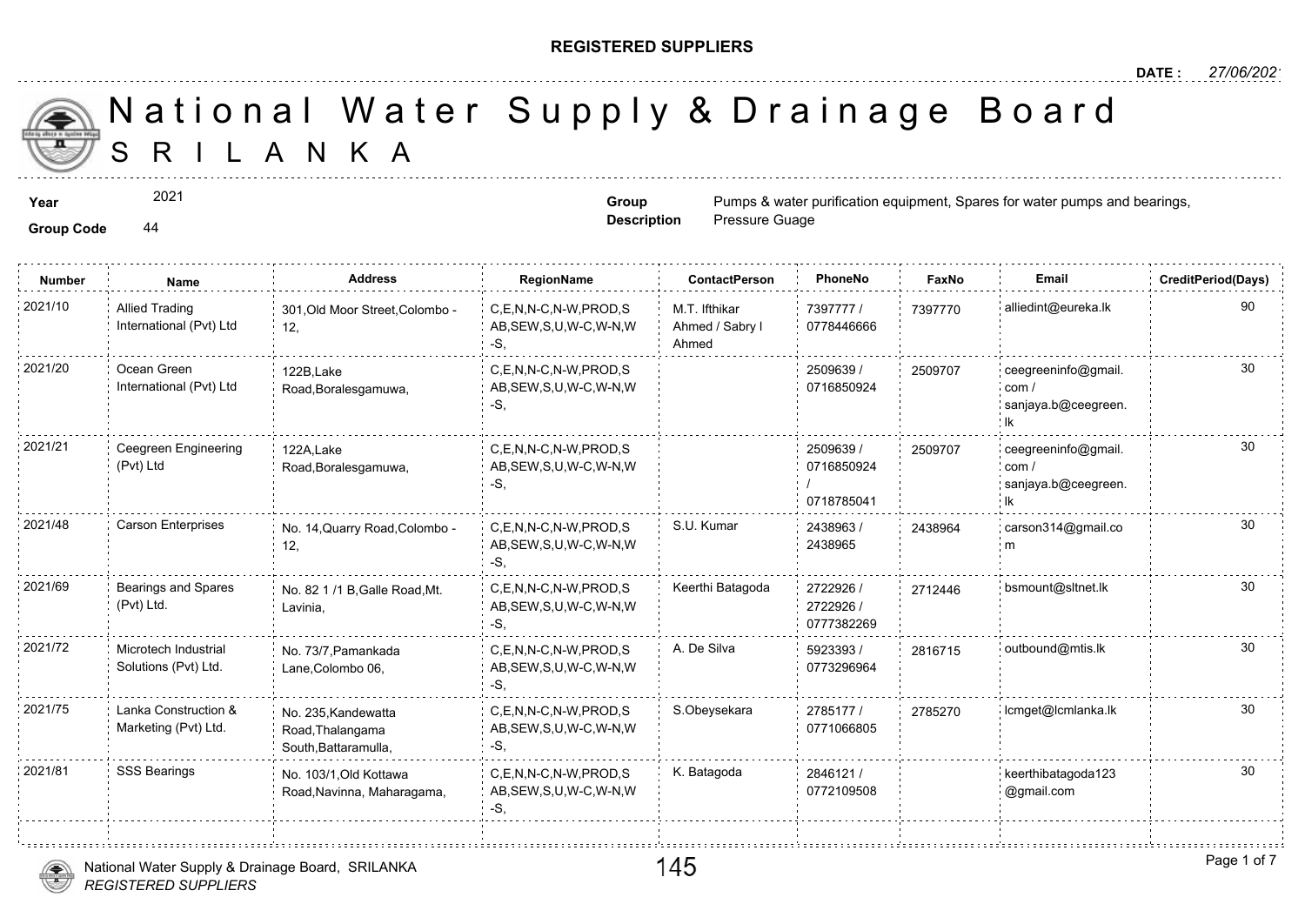

2021

**Group Code** 44

**Group Description**

| <b>Number</b> | Name                                                         | <b>Address</b>                                                | RegionName                                                   | <b>ContactPerson</b>       | PhoneNo                                      | Faxl             |
|---------------|--------------------------------------------------------------|---------------------------------------------------------------|--------------------------------------------------------------|----------------------------|----------------------------------------------|------------------|
| 2021/83       | Megatech (Pvt) Limited                                       | No.66/4, Havelock<br>Road, Colombo 05,                        | C,E,N,N-C,N-W,PROD,S<br>AB, SEW, S, U, W-C, W-N, W<br>$-S.$  | MPBV Salgado               | 2581117/<br>2598137/<br>4510858 /<br>4517858 | 259448           |
| 2021/89       | <b>Prudence Engineering</b><br>Services (Pvt)Ltd             | 7/3A1/1, First Lane, Bellanthara<br>Road, Nadimala, Dehiwala, | C,E,N,N-C,N-W,PROD,S<br>AB, SEW, S, U, W-C, W-N, W<br>-S.    | S. Hettiarachchi           | 2712864 /<br>0773927630                      |                  |
| 2021/106      | <b>Mech Pump Systems</b><br>(Pvt) Ltd                        | No.521, 1/1, Negombo<br>Road, Peliyagoda,                     | C.E.N.N-C.N-W.PROD.S<br>AB, SEW, S, U, W-C, W-N, W<br>$-S,$  | <b>DBU Sirinanda</b>       | 0777582900<br>/4610026/<br>4544878           | 293019           |
| 2021/107      | Seven Ways (Pvt) Ltd.                                        | No. 933A/B1, Peradeniya<br>Road, Kandy,                       | C,E,N,N-C,N-W,PROD,S<br>AB, SEW, S, U, W-C, W-N, W<br>-S,    | A.M.L. Gunaratne           | 0812075733<br>0778105682                     |                  |
| 2021/108      | Hydro Serve<br>Engineering (Pvt) Ltd.                        | No. 66/4-2/1, Havelock<br>Road, Colombo 05,                   | C,E,N,N-C,N-W,PROD,S<br>AB, SEW, S, U, W-C, W-N, W<br>-S.    | Milroy<br>Bulathsinghe     | 2594344 /<br>0777775206                      | 259434           |
| 2021/115      | Dockyard General<br><b>Engineering Services</b><br>(Pvt) Ltd | No. 223, Jayantha<br>Mallimarachchi<br>Mawatha, Colombo - 14, | C,E,N,N-C,N-W,PROD,S<br>AB, SEW, S, U, W-C, W-N, W<br>-S,    | F.J.L. Felix               | 2527980 /<br>2527981/<br>2110510             | 252284<br>471415 |
| 2021/138      | Analytical Instruments<br>(Pvt) Ltd                          | No. 100, Elvitigala<br>Mawatha, Colombo - 08,                 | C,E,N,N-C,N-W,PROD,S<br>AB, SEW, S, U, W-C, W-N, W<br>$-S$ . | Thisara Prabudda           | 2639000                                      | 269928           |
| 2021/162      | S.A.S. Engineering (Pvt)<br>Ltd.                             | No. 83, Galle Road, Mount<br>Lavinia,                         | C,E,N,N-C,N-W,PROD,S<br>AB, SEW, S, U, W-C, W-N, W<br>$-S,$  | H. Bulathsinghala          | 2727227                                      | 454118           |
| 2021/164      | Romasha Engineers<br>(Pvt) Ltd                               | No. 52/1A, Old Kesbewa Road,<br>Gangodawila, Nugegoda,        | C,E,N,N-C,N-W,PROD,S<br>AB, SEW, S, U, W-C, W-N, W<br>$-S,$  | Roshan M<br>Vithanarachchi | 2820420                                      | 276999           |
|               |                                                              |                                                               |                                                              |                            |                                              |                  |

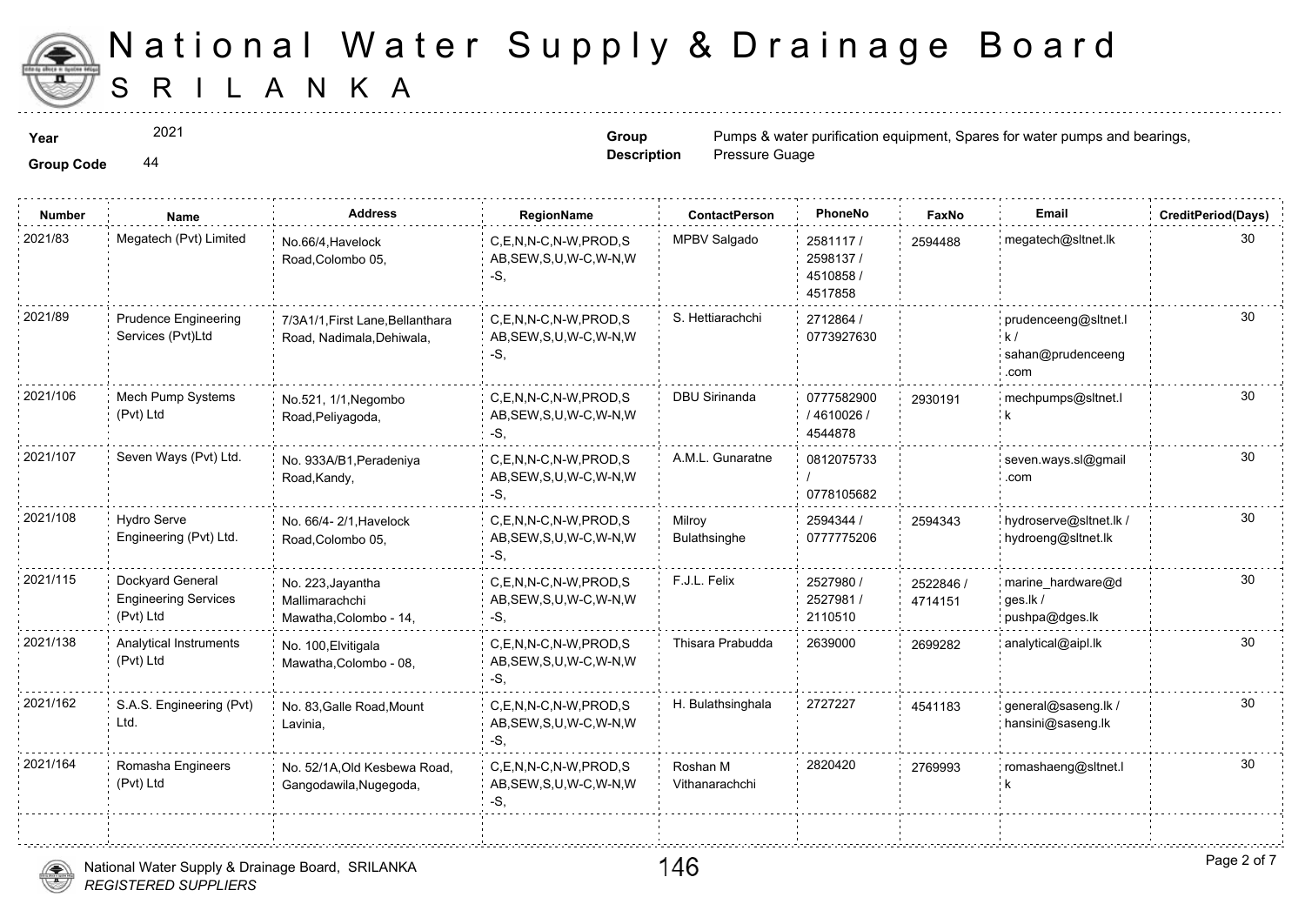

2021

**Group Code** 44

**Group Description**

| <b>Group Code</b> |  |
|-------------------|--|
|                   |  |

| <b>Number</b> | Name                                     | <b>Address</b>                                                     | RegionName                                                   | <b>ContactPerson</b>              | PhoneNo                                            | Faxl   |
|---------------|------------------------------------------|--------------------------------------------------------------------|--------------------------------------------------------------|-----------------------------------|----------------------------------------------------|--------|
| 2021/167      | Chanuka Motor<br>Company                 | No. 122/1, Bellantara Road,<br>Attidiya, Dehiwala,                 | C,E,N,N-C,N-W,PROD,S<br>AB, SEW, S, U, W-C, W-N, W<br>$-S$ . | H.T.P. Aravinda                   | 0777007517<br>/2723857                             | 271415 |
| 2021/172      | Deep Tec Engineering<br>(Pvt) Ltd.       | No. 328/3, New Kandy<br>Road, Malabe,                              | C,E,N,N-C,N-W,PROD,S<br>AB, SEW, S, U, W-C, W-N, W<br>$-S$ . | <b>P.H.A. T.</b><br>Hettiarachchi | 2193377 /<br>2193377 /<br>0773940240               |        |
| 2021/178      | Jinasena (Pvt) Ltd                       | No. 186, Elvitigala<br>Mawatha, Colombo 08,                        | C,E,N,N-C,N-W,PROD,S<br>AB, SEW, S, U, W-C, W-N, W<br>-S.    | <b>Uditha Mudalige</b>            | 2684911 /<br>2684912                               | 268896 |
| 2021/179      | Innovate Trading                         | No. 26/26,3rd<br>Lane, Alubogahalandha,<br>Mavittara, Piliyandala, | C,E,N,N-C,N-W,PROD,S<br>AB, SEW, S, U, W-C, W-N, W<br>$-S,$  | Yasitha C<br>Kumarasinghe         | 5332266 /<br>0714203203                            | 533226 |
| 2021/184      | Savinda Enterprises<br>(Pvt) Ltd.        | No. 176/F, Saranatissa<br>Mw, Kahathuduwa, Polgasowita             | C,E,N,N-C,N-W,PROD,S<br>AB, SEW, S, U, W-C, W-N, W<br>-S,    | P L Uduwana                       | 2705733                                            | 270573 |
| 2021/192      | <b>Access International</b><br>(Pvt) Ltd | 278," Access Towers", Union<br>Place, Colombo - 02,                | C,E,N,N-C,N-W,PROD,S<br>AB, SEW, S, U, W-C, W-N, W<br>-S,    | Amana Mowjood /<br>Riyas Sulaiman | 2302302 /<br>2302333 /<br>0773824333<br>0774171171 | 230233 |
| 2021/202      | Magnum Technolgies<br>(Pvt) Ltd          | No. 429, Galle<br>Road, Ratmalana,                                 | C.E.N.N-C.N-W.PROD.S<br>AB, SEW, S, U, W-C, W-N, W<br>$-S,$  | Janik Rodrigo                     | 2637711 /<br>2612954                               | 263772 |
| 2021/209      | <b>Everbolt Engineering</b><br>(Pvt) Ltd | No. 38, Park Lane, Rajagiriya,                                     | C,E,N,N-C,N-W,PROD,S<br>AB, SEW, S, U, W-C, W-N, W<br>$-S$ , | I.A.G.A. Arukgoda                 | 2886626                                            | 288574 |
|               |                                          |                                                                    |                                                              |                                   |                                                    |        |

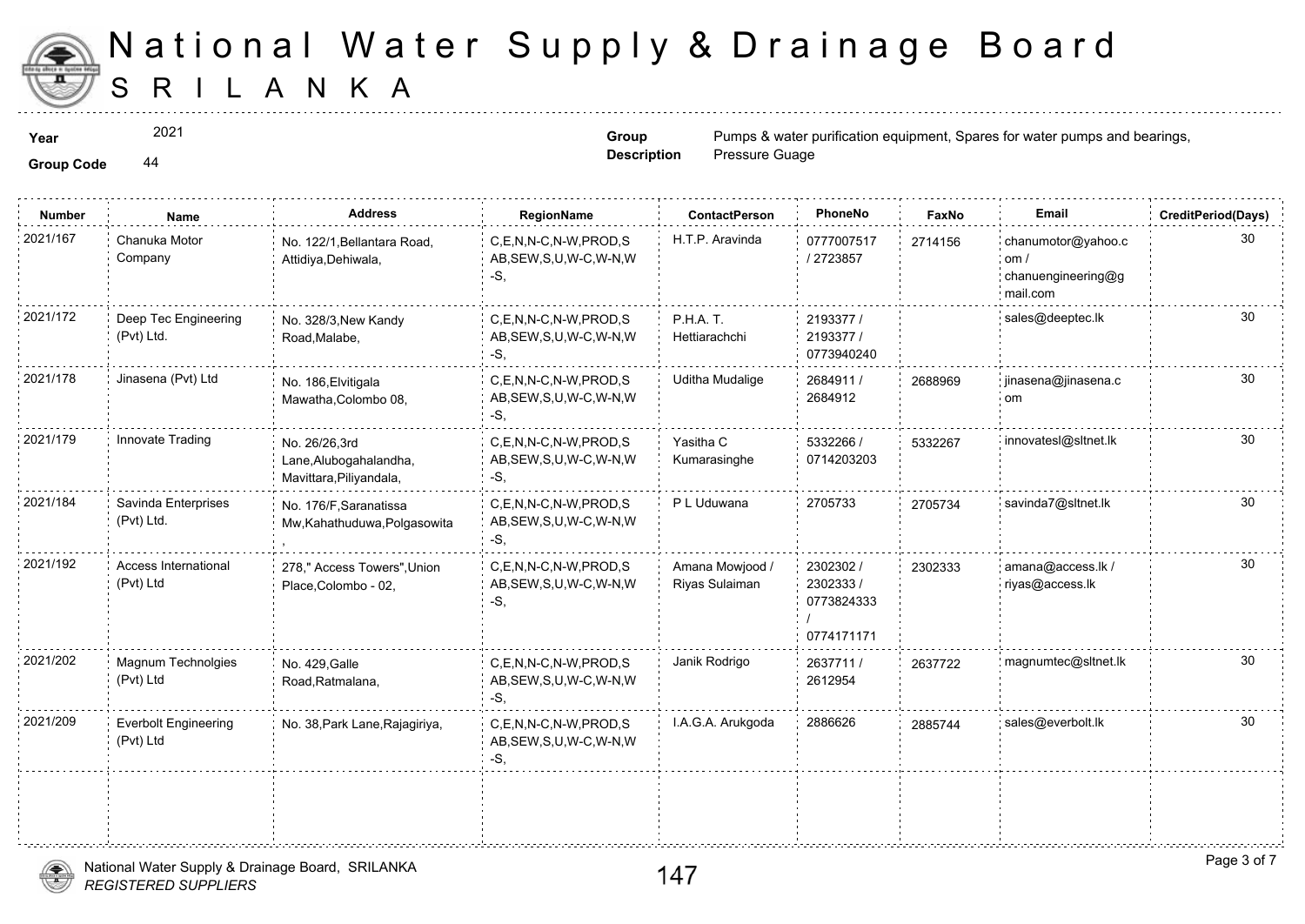

**Group Code** 44 2021

**Group Description**

**Year** Pumps & water purification equipment,  $\frac{2021}{n}$  **Spares For Water purification equipment** Pressure Guage

| <b>Number</b> | Name                                      | <b>Address</b>                                                           | RegionName                                                   | <b>ContactPerson</b>                                 | PhoneNo                                            | Faxl   |
|---------------|-------------------------------------------|--------------------------------------------------------------------------|--------------------------------------------------------------|------------------------------------------------------|----------------------------------------------------|--------|
| 2021/211      | <b>Hydromech Engineering</b><br>(Pvt) Ltd | 70/27, Andiris Mawatha, Old<br>Kesbewa,<br>Rattanapitiya, Boralesgamuwa, | C,E,N,N-C,N-W,PROD,S<br>AB, SEW, S, U, W-C, W-N, W<br>$-S$ . | H.A. Saman<br>Arunasiri                              | 4410127 /<br>0777763455                            | 250991 |
| 2021/220      | R.N.A. Engineering                        | No. 37, Eanest Place,<br>Lakshapathiya, Moratuwa,                        | C,E,N,N-C,N-W,PROD,S<br>AB, SEW, S, U, W-C, W-N, W<br>-S.    | E.A. A. Prasanna<br>Edirisinghe                      | 2649667 /<br>2649337 /<br>0777915438<br>0718618808 | 264966 |
| 2021/226      | Jedara International<br>(Pvt) Ltd         | No. 58/1, Peiris Mawatha,<br>Kalubowila, Dehiwala,                       | C.E.N.N-C.N-W.PROD.S<br>AB, SEW, S, U, W-C, W-N, W<br>-S,    | Damith<br>Wickramasinghe /<br>Janaka<br>Edirisooriya | 2764957 /<br>2765958 /<br>2766363                  | 441195 |
| 2021/240      | Trident Holdings (Pvt)<br>Ltd             | 63/1, Maharagama<br>Road, Boralesgamuwa,                                 | C.E.N.N-C.N-W.PROD.S<br>AB, SEW, S, U, W-C, W-N, W<br>-S,    | Dilshan De Silva                                     | 2715657/<br>2713788                                | 215080 |
| 2021/249      | K P Projects<br>International (Pvt) Ltd   | No. 185/6, Katuwana<br>Road, Homagama,                                   | C,E,N,N-C,N-W,PROD,S<br>AB, SEW, S, U, W-C, W-N, W<br>-S,    | T.B Priyantha                                        | 2855390 /<br>2555396                               | 285532 |
| 2021/251      | Ningbo Marketing                          | No. 306, Sri Sangaraja<br>Mawatha, Colombo - 10,                         | C,E,N,N-C,N-W,PROD,S<br>AB, SEW, S, U, W-C, W-N, W<br>-S.    | K.T. Murugan                                         | 2445670 /<br>4384882/<br>4384909 /<br>4384880      | 245220 |
| 2021/281      | <b>General Sales</b><br>Company (Pvt) Ltd | No. 191," Viking House", Galle<br>Road, Mt. Lavinia,                     | C.E.N.N-C.N-W.PROD.S<br>AB, SEW, S, U, W-C, W-N, W<br>-S.    | Roshan<br>Jayamaha                                   | 7940000 /<br>0719541902                            | 271051 |
| 2021/305      | <b>General Sales</b><br>Company (Pvt) Ltd | No.191," Viking House", Galle<br>Road, Mount Lavinia,                    | C,E,N,N-C,N-W,PROD,S<br>AB, SEW, S, U, W-C, W-N, W<br>-S,    | R. Vijith (General<br>Manager)                       | 2740261/<br>2740270                                | 420151 |
|               |                                           |                                                                          |                                                              |                                                      |                                                    |        |

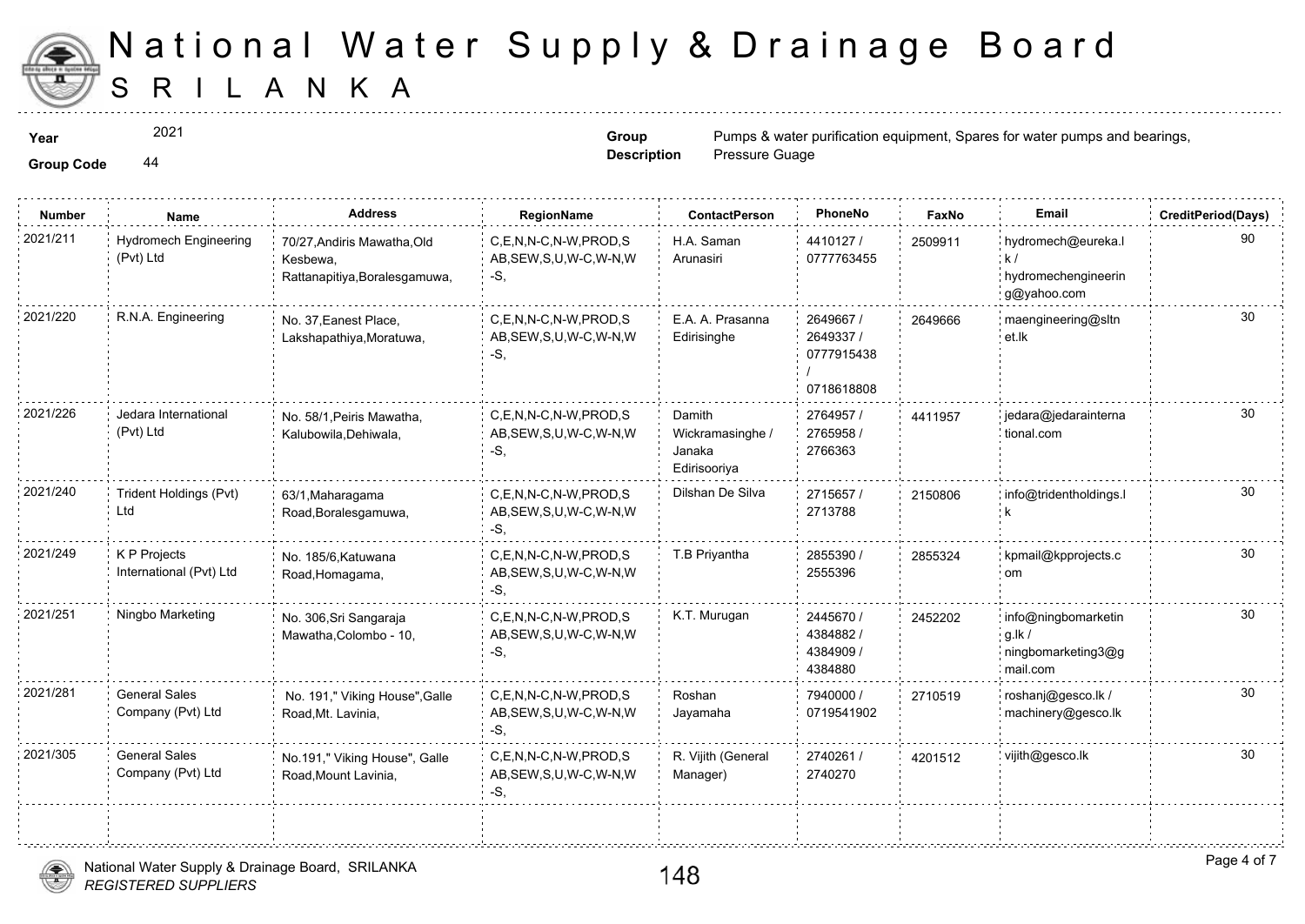

2021

**Group Description**

| <b>Group Code</b> | 44 |
|-------------------|----|
|                   |    |

| 2021/318<br>Sky Line Machinery &<br>4481307<br>C.E.N.N-C.N-W.PROD.S<br>No. 312, Galle Road, Mt.<br>448189<br>Equipment (Pvt) Ltd.<br>AB, SEW, S, U, W-C, W-N, W<br>Lavinia,<br>-S.<br>2021/337<br>2504389<br>LD Engineering (Pvt)<br>C.E.N.N-C.N-W.PROD.S<br>PLS Yashodhara<br>No. 115, Maya<br>255320<br>Ltd.<br>AB, SEW, S, U, W-C, W-N, W<br>Avenue, Colombo 06,<br>Liyanage<br>-S.<br>2021/338<br>2731265<br><b>M&amp;E Turnkey Engineers</b><br>VC Soysa<br>C,E,N,N-C,N-W,PROD,S<br>No. 215/D, Galle<br>273126<br>(Pvt) Ltd.<br>AB, SEW, S, U, W-C, W-N, W<br>Road, Ratmalana,<br>-S.<br>2021/350<br>Dee & Dee Lanka (Pvt)<br>Kaveeshwar<br>C.E.N.N-C.N-W.PROD.S<br>4718292 /<br>No. 281. Panchikawatta<br>268868<br>Ltd.<br>4621335/<br>AB, SEW, S, U, W-C, W-N, W<br>Road, Colombo 10,<br>0777397815<br>$-S,$<br>2021/364<br>Kanlan Industrial<br>C.E.N.N-C.N-W.PROD.S<br>Anukalpa<br>2413666/077<br>No. 164/19/1, Samanala<br>Solutions<br>AB, SEW, S, U, W-C, W-N, W<br>Hemachandra<br>3143438<br>Uyana, Pittugala, Malabe,<br>-S,<br>2021/373<br>Central Bearing &<br>2690555<br>C,E,N,N-C,N-W,PROD,S<br>Yohan Tennakoon<br>No. 2A , CBM House, Lake<br>269056<br>Machinery (Pvt) Ltd.<br>(Director-Tech.&S<br>AB, SEW, S, U, W-C, W-N, W<br>Drive, Colombo 08,<br>-S.<br>ale)<br>2021/402<br>Kinotony Lanka Traders<br>RM Hamdhaan<br>C,E,N,N-C,N-W,PROD,S<br>2441515/<br>No. 380 1/1, Sangaraja<br>AB, SEW, S, U, W-C, W-N, W<br>0773080022<br>Mawatha, Colombo 10,<br>-S,<br>2021/423<br>Neradaz Global (Pvt)<br>C.E.N.N-C.N-W.PROD.S<br>Krishan<br>2372556 /<br>43/11, H7, Pepiliyana<br>Ltd.<br>AB, SEW, S, U, W-C, W-N, W<br>0777372828<br>Mawatha, Kohuwala, Nugegoda<br>Tennekoon<br>-S.<br>2021/442<br><b>B</b> Sirisena<br>0252227016<br>Tech Way Engineering<br>C,E,N,N-C,N-W,PROD,S<br>No. 335, Mihintala<br>025223<br>(Pvt) Ltd.<br>AB, SEW, S, U, W-C, W-N, W<br>Road, Anuradhapura,<br>-S. | <b>Number</b> | Name | <b>Address</b> | RegionName | <b>ContactPerson</b> | PhoneNo | Faxl |
|---------------------------------------------------------------------------------------------------------------------------------------------------------------------------------------------------------------------------------------------------------------------------------------------------------------------------------------------------------------------------------------------------------------------------------------------------------------------------------------------------------------------------------------------------------------------------------------------------------------------------------------------------------------------------------------------------------------------------------------------------------------------------------------------------------------------------------------------------------------------------------------------------------------------------------------------------------------------------------------------------------------------------------------------------------------------------------------------------------------------------------------------------------------------------------------------------------------------------------------------------------------------------------------------------------------------------------------------------------------------------------------------------------------------------------------------------------------------------------------------------------------------------------------------------------------------------------------------------------------------------------------------------------------------------------------------------------------------------------------------------------------------------------------------------------------------------------------------------------------------------------------------------------------------|---------------|------|----------------|------------|----------------------|---------|------|
|                                                                                                                                                                                                                                                                                                                                                                                                                                                                                                                                                                                                                                                                                                                                                                                                                                                                                                                                                                                                                                                                                                                                                                                                                                                                                                                                                                                                                                                                                                                                                                                                                                                                                                                                                                                                                                                                                                                     |               |      |                |            |                      |         |      |
|                                                                                                                                                                                                                                                                                                                                                                                                                                                                                                                                                                                                                                                                                                                                                                                                                                                                                                                                                                                                                                                                                                                                                                                                                                                                                                                                                                                                                                                                                                                                                                                                                                                                                                                                                                                                                                                                                                                     |               |      |                |            |                      |         |      |
|                                                                                                                                                                                                                                                                                                                                                                                                                                                                                                                                                                                                                                                                                                                                                                                                                                                                                                                                                                                                                                                                                                                                                                                                                                                                                                                                                                                                                                                                                                                                                                                                                                                                                                                                                                                                                                                                                                                     |               |      |                |            |                      |         |      |
|                                                                                                                                                                                                                                                                                                                                                                                                                                                                                                                                                                                                                                                                                                                                                                                                                                                                                                                                                                                                                                                                                                                                                                                                                                                                                                                                                                                                                                                                                                                                                                                                                                                                                                                                                                                                                                                                                                                     |               |      |                |            |                      |         |      |
|                                                                                                                                                                                                                                                                                                                                                                                                                                                                                                                                                                                                                                                                                                                                                                                                                                                                                                                                                                                                                                                                                                                                                                                                                                                                                                                                                                                                                                                                                                                                                                                                                                                                                                                                                                                                                                                                                                                     |               |      |                |            |                      |         |      |
|                                                                                                                                                                                                                                                                                                                                                                                                                                                                                                                                                                                                                                                                                                                                                                                                                                                                                                                                                                                                                                                                                                                                                                                                                                                                                                                                                                                                                                                                                                                                                                                                                                                                                                                                                                                                                                                                                                                     |               |      |                |            |                      |         |      |
|                                                                                                                                                                                                                                                                                                                                                                                                                                                                                                                                                                                                                                                                                                                                                                                                                                                                                                                                                                                                                                                                                                                                                                                                                                                                                                                                                                                                                                                                                                                                                                                                                                                                                                                                                                                                                                                                                                                     |               |      |                |            |                      |         |      |
|                                                                                                                                                                                                                                                                                                                                                                                                                                                                                                                                                                                                                                                                                                                                                                                                                                                                                                                                                                                                                                                                                                                                                                                                                                                                                                                                                                                                                                                                                                                                                                                                                                                                                                                                                                                                                                                                                                                     |               |      |                |            |                      |         |      |
|                                                                                                                                                                                                                                                                                                                                                                                                                                                                                                                                                                                                                                                                                                                                                                                                                                                                                                                                                                                                                                                                                                                                                                                                                                                                                                                                                                                                                                                                                                                                                                                                                                                                                                                                                                                                                                                                                                                     |               |      |                |            |                      |         |      |
| 2021/447<br>Anika Marketing<br><b>Charles Victor</b><br>C,E,N,N-C,N-W,PROD,S<br>2334646 /<br>No. 406, Sri Sangaraga<br>0778112240<br>AB, SEW, S, U, W-C, W-N, W<br>Mawatha, Colombo 10,<br>-S,                                                                                                                                                                                                                                                                                                                                                                                                                                                                                                                                                                                                                                                                                                                                                                                                                                                                                                                                                                                                                                                                                                                                                                                                                                                                                                                                                                                                                                                                                                                                                                                                                                                                                                                      |               |      |                |            |                      |         |      |



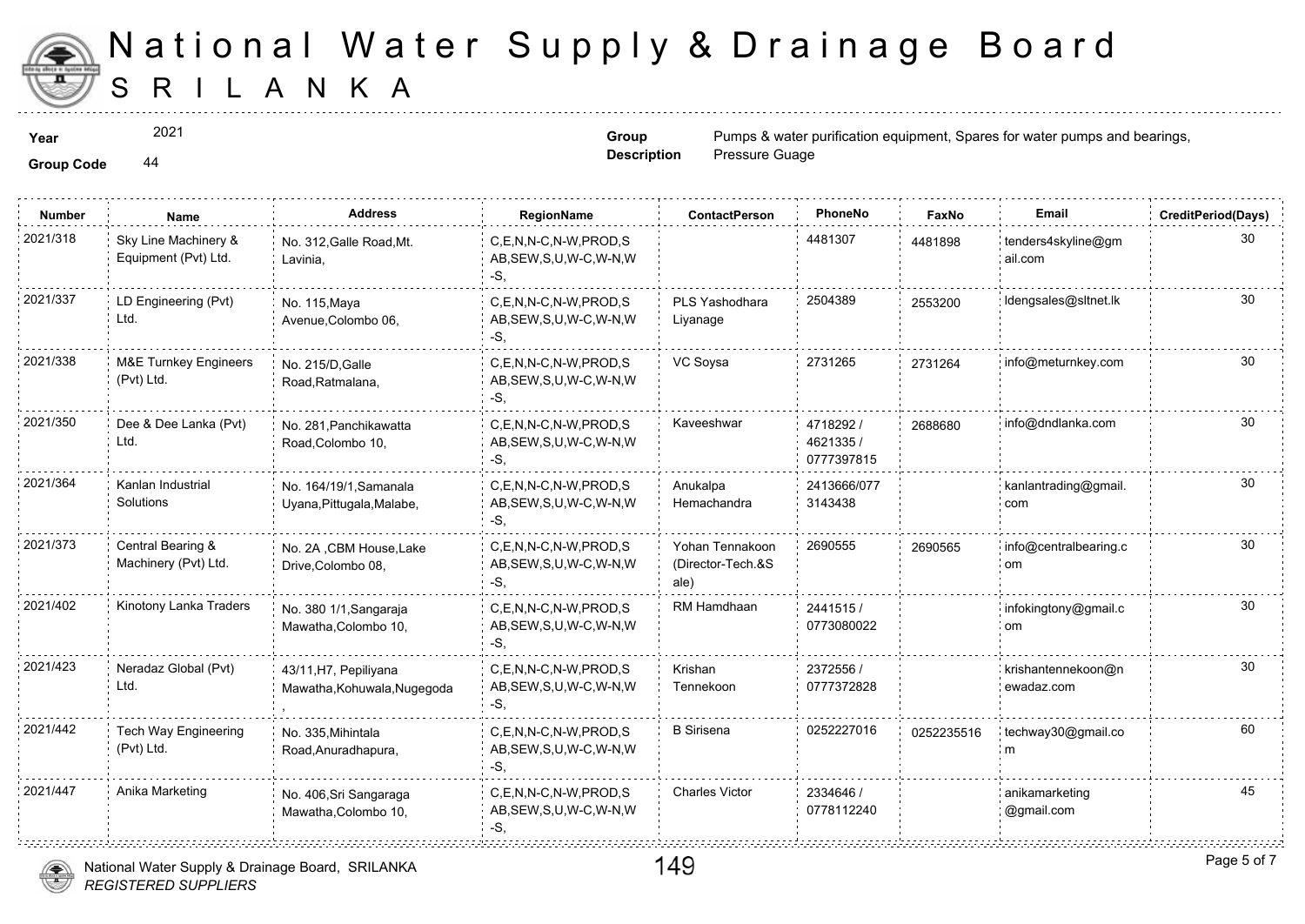

2021

**Group Description**

**Year** Pumps & water purification equipment,  $\frac{2021}{n}$  **Spares For Water purification equipment** Pressure Guage

**Group Code** 44

| <b>Number</b> | Name                                     | <b>Address</b>                                     | RegionName                                                   | <b>ContactPerson</b>             | PhoneNo                               | Faxl             |
|---------------|------------------------------------------|----------------------------------------------------|--------------------------------------------------------------|----------------------------------|---------------------------------------|------------------|
| 2021/456      | CHINT Energy (Pvt) Ltd.                  | 113, Havelock Road, Colombo<br>05,                 | C,E,N,N-C,N-W,PROD,S<br>AB, SEW, S, U, W-C, W-N, W<br>-S,    | Ishad Faham                      | 2592400 /<br>0777135193               |                  |
| 2021/466      | <b>MRM Enterprises</b>                   | 198/C, Kotagedara, Madapatha<br>Road, Piliyandala, | C.E.N.N-C.N-W.PROD.S<br>AB, SEW, S, U, W-C, W-N, W<br>-S,    | Manuwell<br>Fernando             | 2603331                               |                  |
| 2021/470      | Diesel & Motor<br><b>Engineering PLC</b> | No. 65, Jetawana<br>Road, Colombo 14,              | C,E,N,N-C,N-W,PROD,S<br>AB, SEW, S, U, W-C, W-N, W<br>-S,    | Niroshan Pushpa<br>Kumara        | 2449797 /<br>24645 /<br>0769370645    | 244908<br>420989 |
| 2021/473      | Pioneer Tech<br>Engineering (Pvt) Ltd.   | No. 706/4/A, Mankada<br>Road, Kadawatha,           | C.E.N.N-C.N-W.PROD.S<br>AB, SEW, S, U, W-C, W-N, W<br>-S,    | <b>EGP Madujith</b>              | 3661276 /<br>0763763374               |                  |
| 2021/492      | De Soysa & Company<br>(Pvt) Ltd.         | No. 810, Maradana<br>Road, Colombo 10,             | C,E,N,N-C,N-W,PROD,S<br>AB, SEW, S, U, W-C, W-N, W<br>-S.    | <b>DWS</b><br>Kariapperuma       | 2908435 /<br>2917515                  | 291751           |
| 2021/497      | <b>Techno Instruments</b><br>(Pvt) Ltd.  | No. 19A, Temple<br>Road, Kalubowila, Dehiwala,     | C,E,N,N-C,N-W,PROD,S<br>AB, SEW, S, U, W-C, W-N, W<br>-S.    | Sujeewa<br>Livanarathne          | 2765556/7                             | 276555           |
| 2021/548      | <b>Millennium Solution</b>               | No. 49, Kandy<br>Road, Peliyagoda,                 | C,E,N,N-C,N-W,PROD,S<br>AB, SEW, S, U, W-C, W-N, W<br>-S.    | Subash<br>Madumadawa             | 0766327580<br>0117090701              |                  |
| 2021/560      | Sampath Enterprises                      | No. 380, Kandy<br>Road, Kadugannawa,               | C,E,N,N-C,N-W,PROD,S<br>AB, SEW, S, U, W-C, W-N, W<br>$-S$ . | <b>MMDAM De Silva</b>            | 0812571891<br>0814947140              | 081257           |
| 2021/565      | Tritech Marketing Int.<br>(Pvt) Ltd.     | No. 87, Makola South, Makola,                      | C,E,N,N-C,N-W,PROD,S<br>AB, SEW, S, U, W-C, W-N, W<br>$-S,$  | <b>LRA Srilal</b><br>Midellawala | 4384015 /<br>0770109801<br>0777761819 |                  |
|               |                                          |                                                    |                                                              |                                  |                                       |                  |